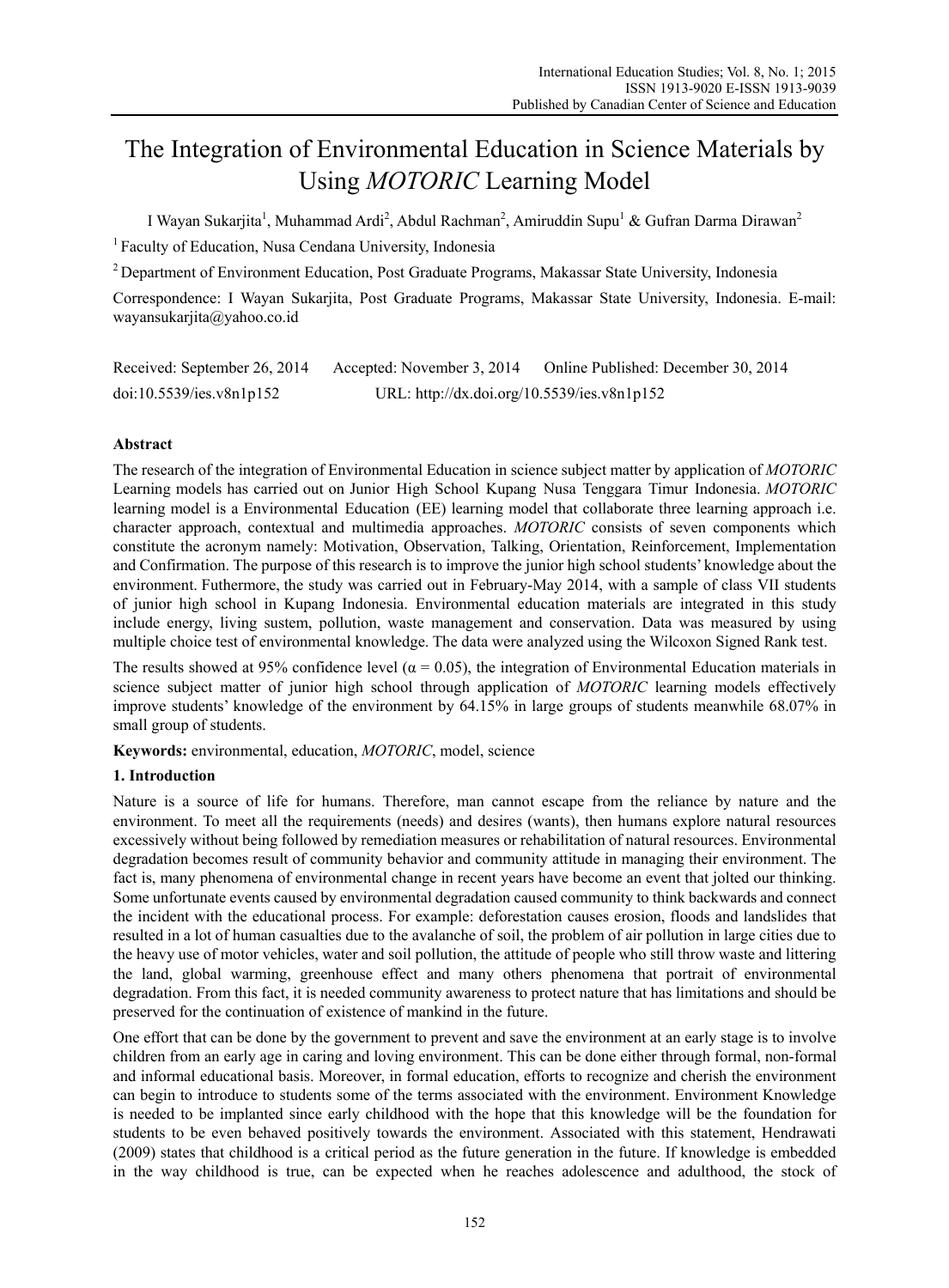knowledge, understanding and attitude formation during childhood will bring enormous positive effect that will affect their lives.

Introduction to the ecosystem, habitat and community livelihoods in the junior high and even elementary school students should gradually from planting of knowledge about the environment. By simplifying introduced the ecosystem knowledge that related to the community, the nature, the phenomena of the nature and community expectations their livelihoods in the future. Knowledge is information or intimation known or recognized by someone. Furthermore, Soekanto (2003) also explains that knowledge is the impression in the minds of men as a result of his senses and different users with confidence (beliefs), superstitions, and enlightened wrong (misinformation).

In another sense, knowledge is a variety of symptoms encountered and acquired through observation of human senses. Knowledge arises when someone uses the senses or his reason to recognize certain objects or events that have never seen or felt before. Knowledge is information that has been combined with the understanding and the potential for further action, which is then attached to one's mind. In addition, Notoatmodjo (2007) also explains that knowledge can be interpreted as the result of human sensing of objects through the senses of its senses of sight, hearing, smell, taste and touch at a time which in itself will generate a sensing knowledge. Much of the knowledge gained from sensing the eyes and ears. It is greatly influenced by one's knowledge and perception of the intensity of the attention object which is a guide in shaping attitudes even one's actions.

In general, knowledge of the predictive ability of something as a result of recognition of a particular form of pattern s. Knowledge arises when someone uses the senses or cultural sense to explore an object, event or form specific patterns that have never seen or felt before. Person's ability to use his senses to recognize an object or a specific incident different from each other, depending on the sensitivity and intensity of sensory stimuli received one. Therefore, it has a level of knowledge and level of intensity as part of a process of thought if someone on the observed object or event. Accordingly, Bloom and Kratwohl (1956) as quoted by Rusman (2012) classifies knowledge as cognitive domains (cognitive) in six aspects or levels of thinking processes, ranging from the lowest level to the highest level. The sixth level or aspect in question is (1) knowledge (C1); (2) comprehension (C2); (3) Applications (C3); (4) Analysis (C4); (5) Synthesis (C5) and (6) evaluation (C6).

The sixth level of knowledge of the above, then by Anderson (2001) revised by changing the form of the noun into a verb, as well as a change in the level of the fifth and sixth. According to Anderson (2001) as cited in Rohmad (2012) that the cognitive domains has six aspects or levels of thinking processes ranging from the Remembering (C1), Understanding (C2), Applying (C3), Analyzing (C4), Evaluating (C5) to the level of the highest thought process that is Creating (C6).

The Research in an effort to raise awareness of environmental preservation for junior high school students had conducted by Puspandari (2008) by applying Contextual Teaching and Learning (CTL) in the learning of Population and Environment Education by sample is Junior High Schools students in Balikpapan, South Kalimantan. The results of research show that, (1) In Population and Environment Education learning, students need to gain direct experience or at least see the real case about environmental, (2) students began to realize the importance of environmental sustainability, (3) application of learning model CTL in Population and Environment Education learning able to optimize the appearance of intellectual potential, creativity, emotional intelligence and student adversity (Puspandari, 2008).

In formal education in junior high school, knowledge about the environment can be provided to students, among others, through the Environmental Education (EE) lessons. Environmental Education (EE) is the activity in the field of environmental education organized by schools, consisting of elementary education, secondary education and higher education and is done in a structured and tiered. According Arianto (1988) that the Environmental Education (EE) teaching through formal education can be achieved through two approaches, namely:

(1) monolithic approach, the Environmental Education (EE) as a stand-alone subject in line with other subjects, (2) an integrative approach, which combines or unites Environmental Education (EE) material into a particular subject, for example in science lessons. However, when it sis referring to the concept of ESD (Education for Sustainable Development) then Environmental Education in formal learning for primary and secondary education done in integrative approach (Deputy for Environmental Communication and Community Empowerment, Ministry of Environment, 2012). Associated with it, then if Environmental Education is not listed in the curriculum for Environmental Education can be taught in an integrated manner on other subjects.

Science is one of the subjects taught in the secondary school. Science is the nature and meaning of various phenomena/behaviors/characteristics that are packed into a set of theories or concepts through the scientific process by humans. Theory or concept is organized into an inspiration for the creation of technology that is utilized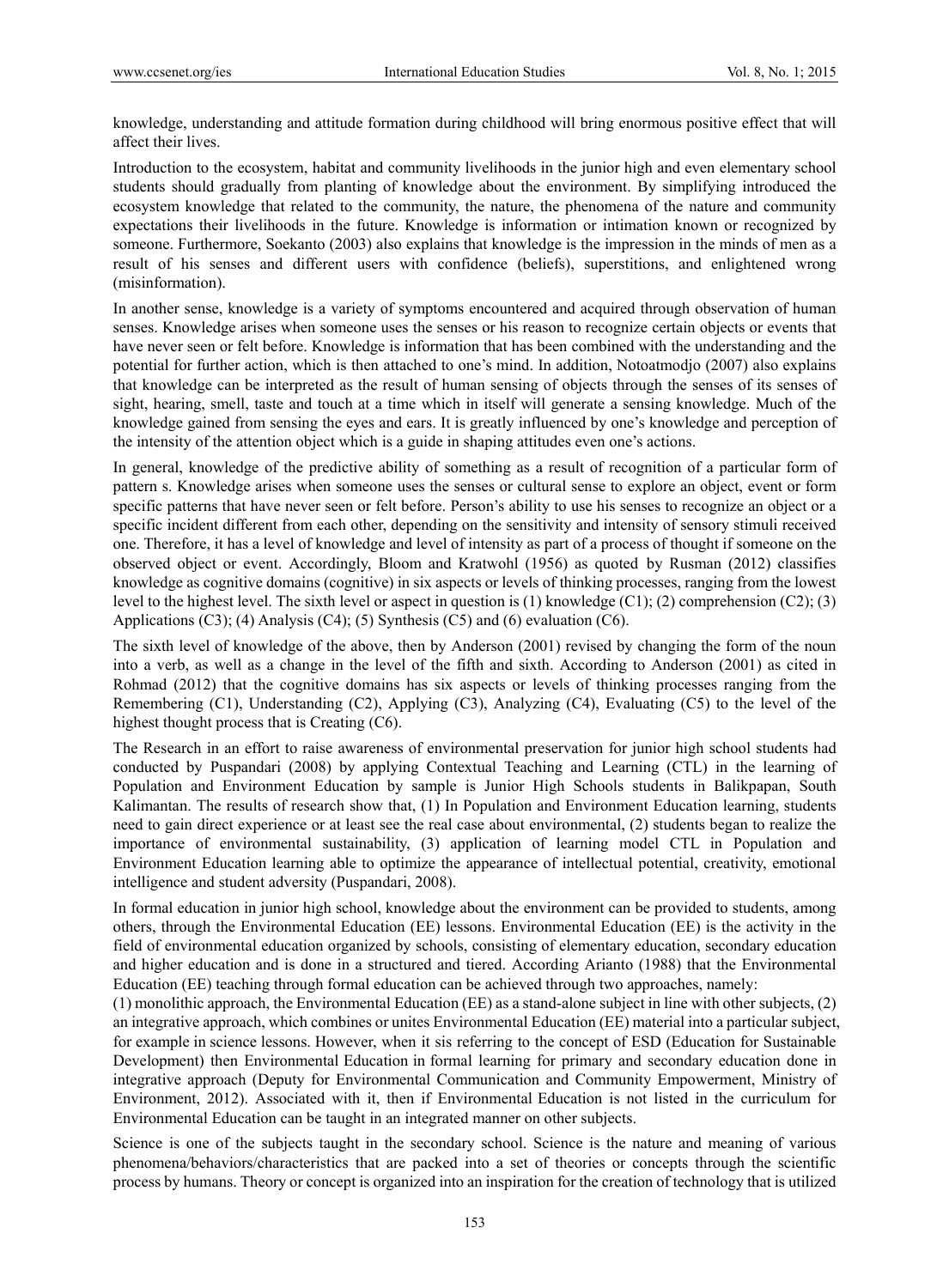for human life (Mariana, 2009). Science in the Junior High Schools include; material of physics, chemistry and biology.

When a teacher wishes to integrate the Environmental Education materials into science materials, will arise a question, "how to integrate EE into science learning effectively and practicaly?" Effective and practical implies that the model is applicable not interfere with subject matter that is science, but easily insert environmental education materials into the learning process. On this occasion, the authors introduce a learning model that can be used in learning are integrated EE in science learning. This model is named *MOTORIC* which stands for Motivation, Observation, Talking, Orientation, Reinforcement, Implementation and Confirmation that shows seven components of learning process in this model. The learning model is based on the third approach is the approach of learning EE character, contextual and multimedia refers to the theories of behaviorism, in which learning is a change in behavior as a result of the interaction between stimulus and response. According to this theory, the most important is the input in the form of stimulus and the output in the form of response.

The *MOTORIC* Learning is essentially a study designed to combine several strategies and learning approach that is now being referred to as a learning approach that prioritizes active students to think, be factual, bold expression, and is able to implement the knowledge obtained by students in the learning process in the form of positive attitude in social life. *MOTORIC* stand for several aksioma i.e. Motivation, Observation, Talking, Orientation, Reinforcement, Implementation and Reflection depicting the seven components of learning that characterizes *MOTORIC* learning. *MOTORIC* learning model is applied in the learning environment is based on three learning approach, which is environmentally approach to the character, contextual learning and multimedia learning as the application of technology in learning. The three approaches, which approaches the character, and the contextual approach to learning multimedia forms of learning approaches appropriate and in line with the five learning component in the curriculum in 2013, are watching, asking, gather information, associating and communicating.

Character is a learning approach that is more about the attitude that characterizes each individual student. As Rohman (2012) explains that the character is a way of thinking, attitude and behavior that is characteristic of each individual to live and work together, both within the family, community, nation and state. The character of individual is an individual who can make decisions and be ready to account for every effect and the decision he made. Character education is a plus character education, ie education that involves aspects of cognitive, feeling and action. Without these three aspects, it will not be effective character education.

Contextual approach is a concept which helps teachers link between the learning materials taught students with real-world situations and encourage students to make connections between the knowledge possessed by its application in their lives as family members, citizens and workers (Komalasari, 2011). Meanwhile, the concept of a multimedia approach that underlies the *MOTORIC* model this is learning environment that seek to present factual issues concerning environmental audio-visual equipment. One goal is for the student brought in a sense of real-world environmental problems associated with that display. Environmental Education learning cannot be separated from the role of the media, especially the four media, visual media, audio-visual media, media people and media settings. Impressions through photographs and audio-visual recordings of how sengasaranya people who lived in the stricken region where floods, landslides, droughts and crop failure due to water sultry as the impact of a green area that serves as a water catchment has been broken and the like events, is expected to arouse feelings (feeling) students to help preserve the environment. Media especially multimedia, according to research Hussein (2010) can motivate students to behave and act.

Chosen character, contextual and multimedia approach as learning concepts underlying *MOTORIC* models of learning, because according to the curriculum 2013 expectations as set out by the Minister of Education and Culture of the Republic of Indonesia Number 65 Year 2013 About Standard of Process Primary and Secondary Education, that the learning objectives in the New curriculum 2013 include the development of the realm of attitudes, knowledge and skills elaborated in every educational unit of learning. In addition, the third domain has a trajectory acquisition of competence or different psychological processes. The attitude is gained through the activities of learners "receive, run, respect, appreciate, and practice". Knowledge gained through the activity of "remembering, understanding, applying, analyzing, evaluating, development. Meanwhile learners acquired skills through activity "observe, ask, try, reason, describe, and create". The third characteristic differences and their sphere of competence acquisition trajectory participate affect the characteristics of the standard process. To strengthen the scientific approach, thematic integrated (inter thematic subjects), and thematic (in the subject) it needs to be designed and implemented an innovative learning to encourage the achievement of a balance of competence attitudes, knowledge and skills. The *MOTORIC* learning model is one alternative learning innovation to achieve the intended purpose. Therefore, to achieve a balance of student attitudes and knowledge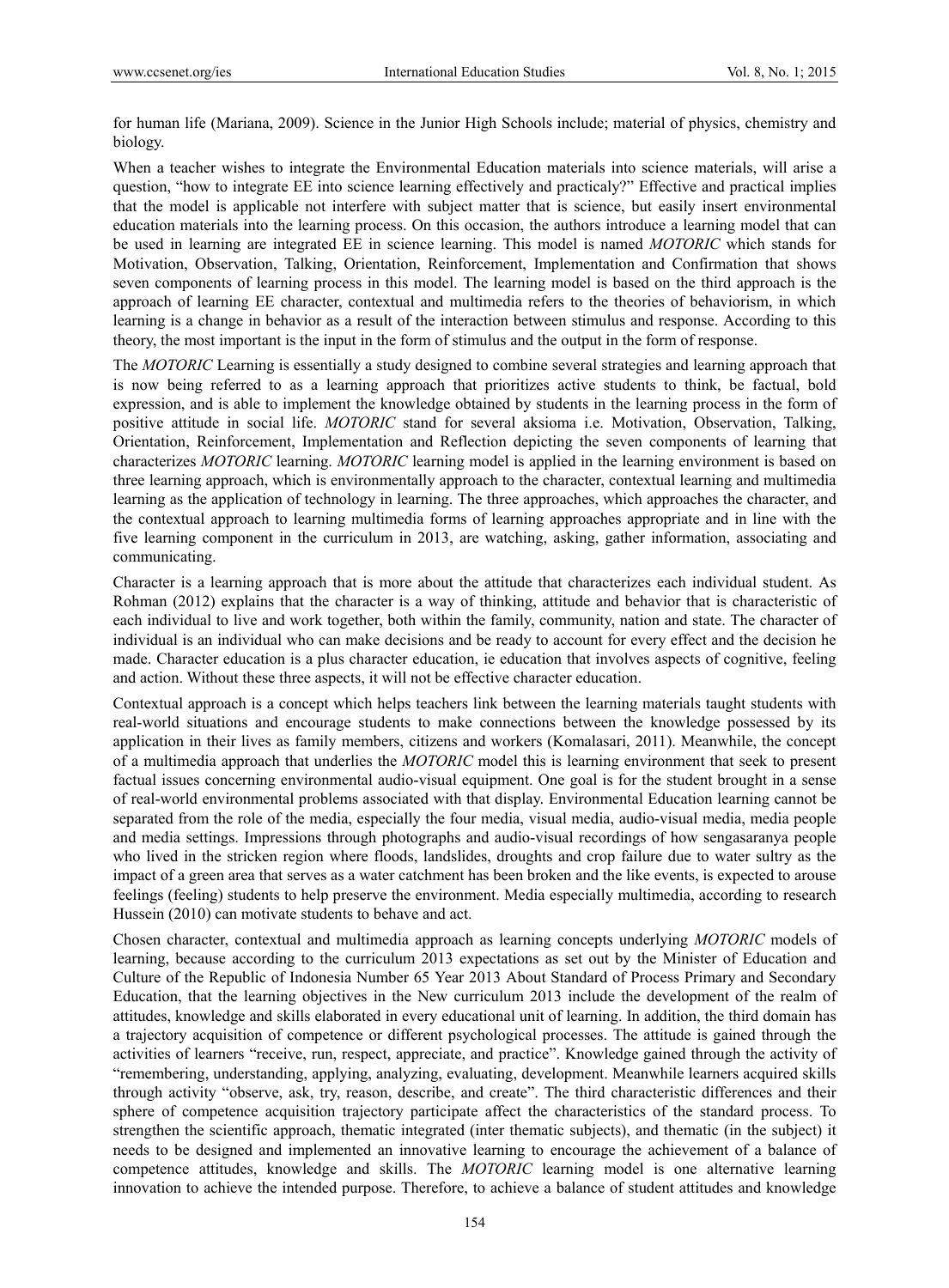about the environment in learning environment, then this *MOTORIC* learning concept which refers to input a positive character to the environment-science subject through contextual learning by using multimedia learning.

The *MOTORIC* learning model has seven components learning, namely:

(1) *Motivation*, the teachers motivate their students in the learning process activity apperception appropriate subject matter in the classroom environment will be discussed. At this stage the teacher motivates through questions or statements that provoke interest students to feel interested in following the topic material that will be submitted by teachers. Phase motivation is actually very close to the next stage of the observation stage.

(2) *Observation*, the students make observations directly or indirectly related to environmental topics to be discussed. Direct observation is the observation by directly observe to the environmental topics that will discussed (outside the classroom). While the indirect observation is the observation can been done through the use of multimedia that has been prepared in advance by the teacher.

(3) *Talking*, the students form groups and discuss appropriate discussion guide has been prepared teachers. Teachers act as facilitators for each group discussion. The result of the discussion then briefly presented by each group.

(4) *Orientation*, the teacher directed that the conclusion of the discussion groups according to subject matter that is being discussed. In the orientation phase, the teacher's role a bit more dominant than the students, the goal that the conclusions made in strict accordance with the concept of the material covered during the learning takes place.

(5) *Reinforcement*, Reinforcement is done primarily to provide teachers with the knowledge and the related strengthening of environmental attitudes of students.

(6) *Implementation*, the students implement what they have learned at the meeting in attitude in daily life and in social life. This implementation is more geared to fostering positive attitudes of students in maintaining and preserving the surrounding environment. At this stage, students implement the material in the life of the surrounding environment through Attitude Implementation Guide (AIG) of environmental prepared by the teachers. Implementation of a positive attitude towards the environment can be done starting from a small scope like cleanliness class, school yard to residence students.

(7) *Confirmation*, at the end of the activity, the teacher always reminds students to always be positive towards environmental conservation efforts.

# **2. Research and Methods**

The research of implementation *MOTORIC* model was conducted in April-May 2014 at a class VII student of Junior High School 13 Kupang Indonesia. The test is done twice, i.e in small groups totaling 12 students and large groups totaling 21 students. Before the trial experiment, the researcher conducted pre-test to determine students' prior knowledge about the environment. The implementation of *MOTORIC* model on a small group of samples is done by inserting environmental messages on key words science lessons that can be attributed to the environment. The effectiveness and practicality of the model is indicated by an increase in students' knowledge about the environment. The steps of Research and Development models approach is used pre-test before treatment is done, and at the end of the implementation of the model is done post-test about environmental knowledge with 35 question items.

The Integration of environmental education materials into science lessons cover three topics, there are: energy, living system pollution, waste and conservation. Those materials are integrated environment in materials science with the topic of energy and system life. Analysis of data from the pre-post test knowledge environment for the sample group used Wilcoxon Signed Rank test (Sudjana, 2005).

# **3. Results and Discussion**

Trials of integration environmental education in the science material by using *MOTORIC* learning model on Junior High School had done through two-stage models. The implementation of *MOTORIC* model on a small group of samples is done by inserting environmental messages on key words science lessons that can be attributed to the environment. To facilitate delivering of learning material used science books that have been inserted with environmental messages and picture messages of interest in accordance with the character of junior high school students. In addition, also be used to guide the implementation of the attitude inspires students to love the attitude of the environment. In order for the messages to be conveyed environment more attractive, multimedia is used along with the video. The seven existing learning syntax in the *MOTORIC* model taught as one-on-one integrated whole as a model of science learning but inserted with environmental messages. The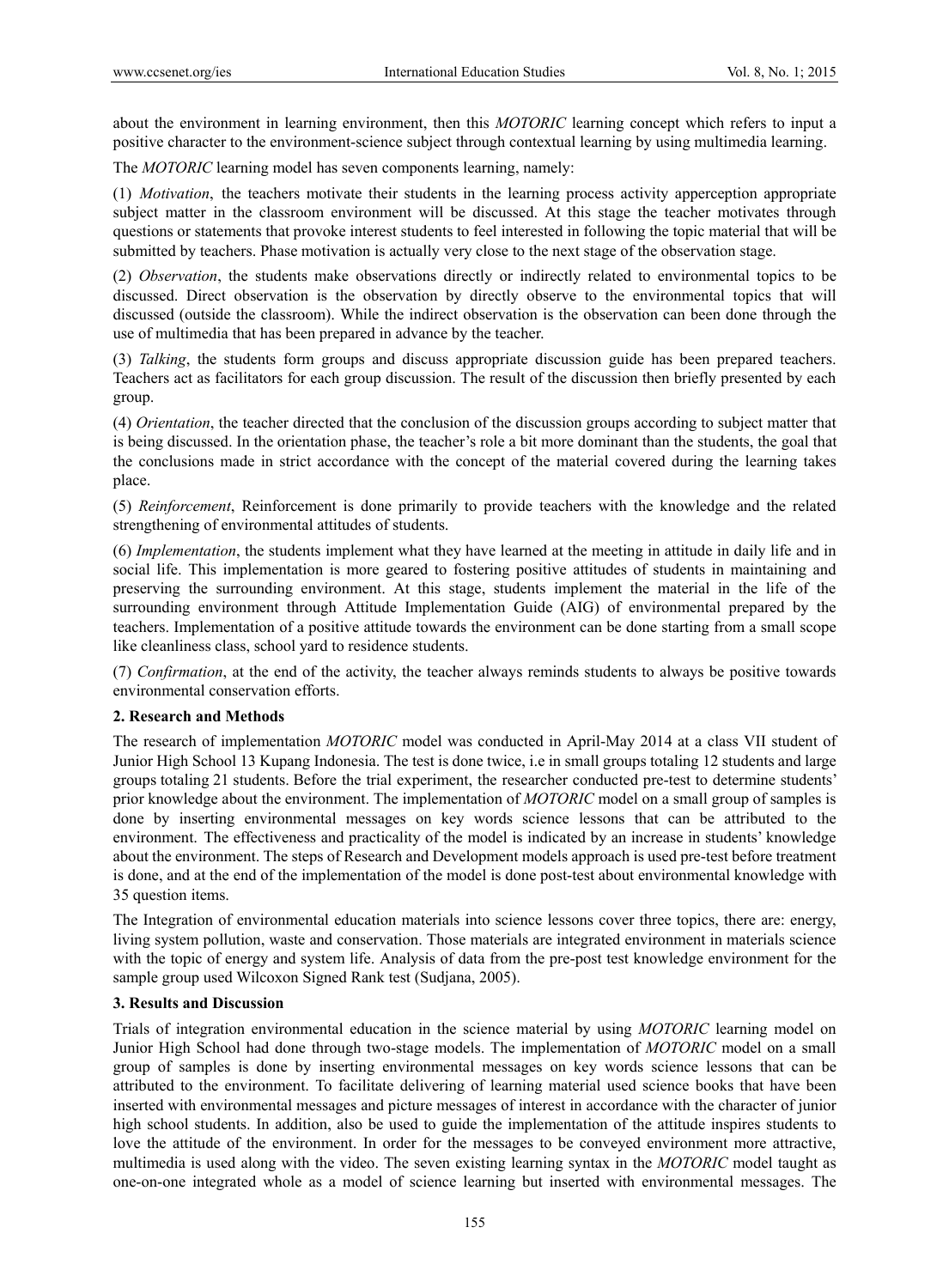model innovation is to emphasize to students that they basically are learning the material instead of learning about science and the environment. However, with the inclusion of environmental messages through the characters approach, contextual and multimedia use their unwitting students have also been learning environment.

Trials on small groups and large groups performed 5 times face to face on schedule by applies curriculum 2013 in the sample schools. Science material is tested with the topic of energy and life systems with integrated environmental materials include pollution, litter and conservation. At the end of the experiment trial, the researcher was conducted post-test, to determine how much the *MOTORIC* model effectiveness in improving students' knowledge of the environment. Based on the results of pre-post test in a small group and the group, the data obtained as Table 1 below.

|                                   | Small groups |      | Large groups |      |
|-----------------------------------|--------------|------|--------------|------|
|                                   | Pre          | Post | Pre          | Post |
| Number of samples                 | 12           | 12   | 21           | 21   |
| Means                             | 13.8         | 23.3 | 170          | 279  |
| Minimum Value                     | 8            | 18   | 12           | 20   |
| Maximum Value                     | 20           | 30   | 23           | 33   |
| standard deviation                | 2.98         | 3.70 | 2.74         | 3.67 |
| Percentage of Improvement $(\% )$ | 68.07        |      | 64 15        |      |

Table 1. Pre-post test results for small and large groups' data

Based on the data, as shown in Table 1 above, it appears that the integration of material Environmental Education in the subject matter of science through the *MOTORIC* learning model effective increase students' knowledge about the environment. In a small pilot group, an increase in students' knowledge of the environment before and after the application of the *MOTORIC* model is equal to 68.07%, while trials on large groups of 64.15%. This suggests that environmental messages are integrated in science lessons were able to increase the students' knowledge of environmental issues, especially related to waste, pollution issues and environmental conservation issues. Increasing students 'knowledge of the environment is expected to be a good influence on students' attitudes toward the environment.

The integration of environmental materials by *MOTORIC* models in science are contextual material that is part of the *MOTORIC* model, assist students in understanding the importance of the environment for students. Similarly, the role of instructional videos that are included in the *MOTORIC* model can developed sense of love and sympathy for the students on the environment. Therefore, the approach to the concept of the use of media characters (what is seen) would make it easier for students in recording a variety of knowledge about environmental issues. Increasing students' knowledge of the environment by 68.07% in the test sample and the small group of 64.15% on a large test sample group indicated that the integration of environmental education materials through *MOTORIC* models in materials science of junior high schools effectively increase students' knowledge about the environment.

The percentage of increase in the mean pre-post students' knowledge of the environment after application of *MOTORIC* learning models significantly as shown by Figure 1.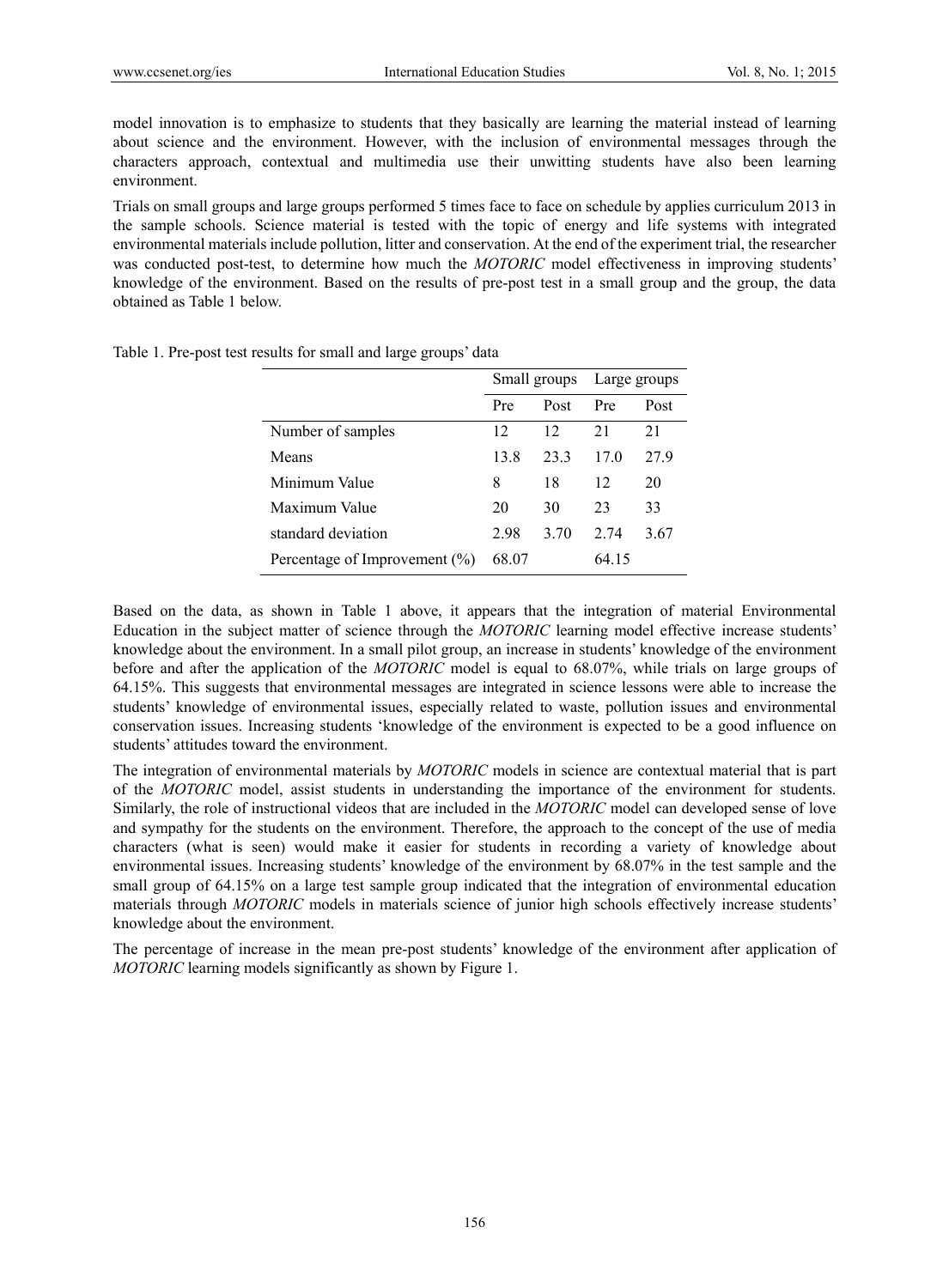

Figure 1. Charts of knowledge enhancement percentage for students in small and large groups

To see the significance of the difference between the pre-test to post-test knowledge of the value of environmental by groups Wilcoxon Signed Rank test. Based on the analysis of data obtained significant differences in the value of pre-test to post-test students' knowledge of the environment as the obtained results were treated as shown in Table 2 and Table 3.

|                              | N                     | Mean Rank | Sum of Rank |
|------------------------------|-----------------------|-----------|-------------|
| Post-Pre Negative Ranks      | 0a                    | .00.      | .00.        |
| <b>Positive Ranks</b>        | 12 <sub>b</sub>       | 6.50      | 78.00       |
| <b>Ties</b>                  | 0c                    |           |             |
| Total                        | 12                    |           |             |
| a. $Post < Pre$              |                       |           |             |
| b. Post > Pre                |                       |           |             |
| $C, Post = Pre$              |                       |           |             |
| Test Statistics <sup>b</sup> |                       |           |             |
|                              | Post-Pre              |           |             |
| Z                            | $-3.068$ <sup>a</sup> |           |             |
| Asymp. Sig. (2-tailed)       | .002                  |           |             |
| a. Based on negative ranks   |                       |           |             |
| b. Wilcoxon Signed Rank Test |                       |           |             |

Tabel 2. The Wilcoxon signed ranks test for the small group

Based on the analysis results of the Wilcoxon Signed Rank test, the value of  $Z = -3.068$ , with  $n = 12$ , the value of  $\mu_w$  is 39 and  $\sigma_w$  is 12.74. Based on these values obtained w<sub>obs</sub> is 7.72. Meanwhile, for n = 12 at level  $\alpha$  = 0.05 the value of w<sub>crtitical</sub> is 14. Because the value of  $w_{obs} < w_{critical}$  it can be concluded that there are significant differences between the students' knowledge of the environment before and after the application the application of the *MOTORIC* learning model. Something similar happened with a large group of test samples as indicated in Table 3.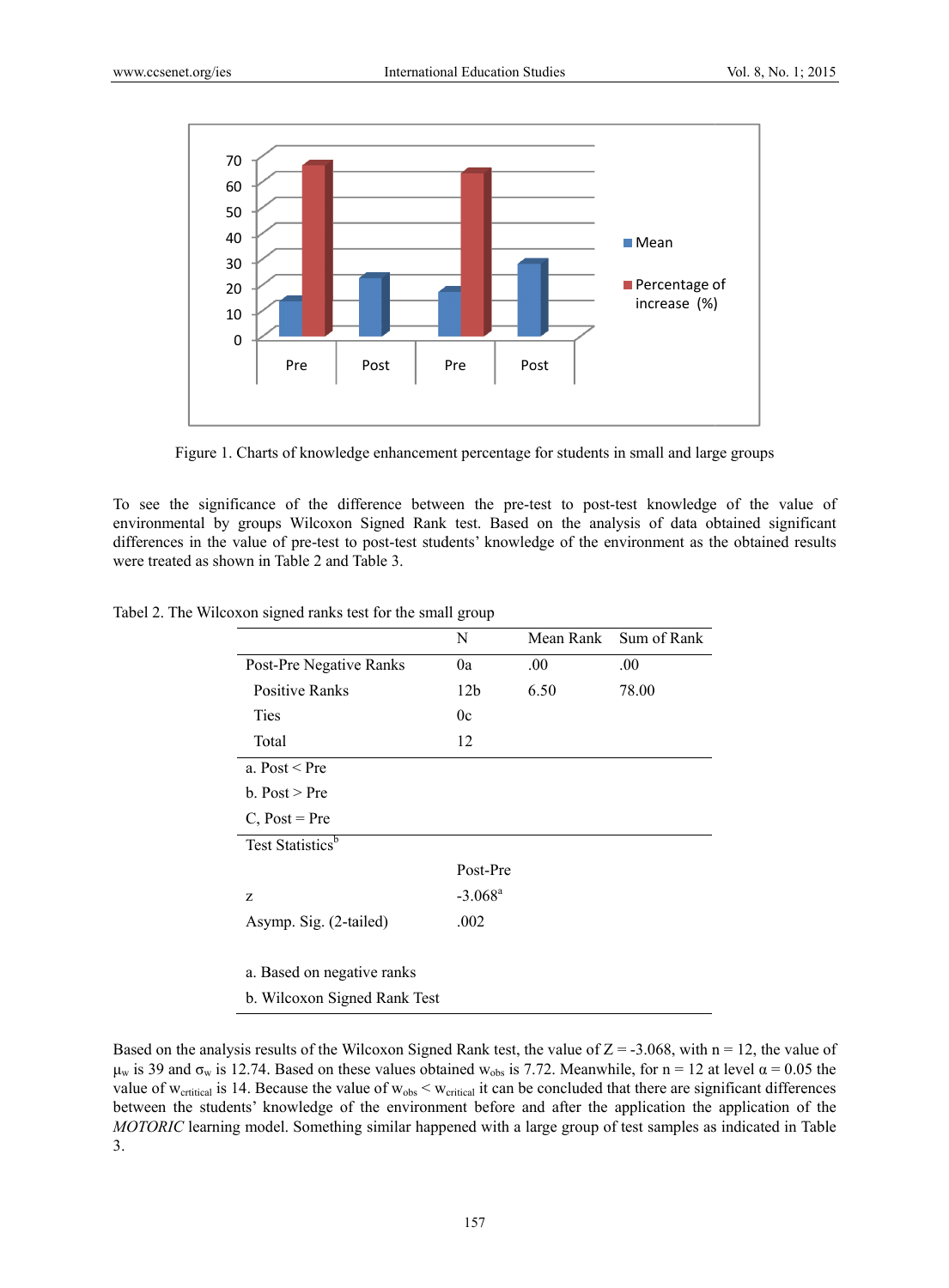|                              | N                     | Mean Rank | Sum of Rank |
|------------------------------|-----------------------|-----------|-------------|
| Post-Pre Negative Ranks      | $0^{\rm a}$           | .00       | .00         |
| <b>Positive Ranks</b>        | $21^{\rm b}$          | 11.00     | 231.00      |
| <b>Ties</b>                  | $0^{\circ}$           |           |             |
| Total                        | 21                    |           |             |
| d. $Post < Pre$              |                       |           |             |
| e. $Post > Pre$              |                       |           |             |
| f. $Post = Pre$              |                       |           |             |
| Test Statistics <sup>b</sup> |                       |           |             |
|                              | Post - Pre            |           |             |
| Z                            | $-4.020$ <sup>a</sup> |           |             |
| Asymp. Sig. (2-tailed)       | .000                  |           |             |
|                              |                       |           |             |
| c. Based on negative ranks   |                       |           |             |
| d. Wilcoxon Signed Rank Test |                       |           |             |

Tabel 3. The Wilcoxon signed ranks test for the large group

For the large group, we find  $z = -4.020$ . For  $n = 21$ , the value of  $\mu_w$  is 115 and  $\sigma_w$  is 21.75. Based on these values obtained w<sub>obs</sub> = 27.56. Meanwhile, for n = 21 at level  $\alpha$  = 0.05 the value of w<sub>crtitical</sub> is 59. Because the value of  $w_{obs}$  <  $w_{critical}$  it can be concluded that there are significant differences between the students' knowledge of the environment before and after the application *MOTORIC* learning model. Based on two groups of samples analysis results indicate that the integration of environmental education materials that exist in phases *MOTORIC* models can be effective to improve students' knowledge of the environment at the 95% confidence level ( $\alpha$  = 0.05 level).

The increasing students' knowledge of the environment is expected to have an impact on increasing students' positive attitudes towards the environment. As the result of research conducted by Masmuddin (2011) with a sample of Junior High Schools at Pamboang District of Pamboang, Majene West Sulawesi shows that there is a positive relationship between students' environmental knowledge with attitude against environmental hygiene. Therefore, the integration of environmental education materials on junior high school science lessons through the *MOTORIC* learning model practicaly and effectively applied to embed and enhance the student's knowledge about environment.

#### **4. Conclusion**

Based on the analysis and discussion as described above, it can be concluded as follows:

Integration of environmental education materials can be done through the application of MOTORIC learning models.

Integration of environmental education materials on junior high school science lessons through the application of *MOTORIC* learning models in the sample small group test of students were able to increase the knowledge about the environment amounted to 68.07%, while the large group of test samples was 64.15%.

Accordingly, it can be said that the integration of environmental education materials on junior high school science lessons through the application of *MOTORIC* learning models can increasing the students' knowledge about the environment.

## **Acknowledgements**

Thank you submitted to: (1) Prof. Dr. Gufran D. Dirawan, M.EMD as Chairman of Departemen of Environment Education, Post Graduate Programs, Makassar State University, Indonesia who have given permission to conduct research, (2) Prof. Muhammad Ardi as a promoter, (3) Dr. Abdul Rahman as Co Promoter 1 and (4) Dr. Amirudiin Supu, S.Pd., M.Si as Co Promoter 2 which has guided the development of proposals for research to take place. Thanks are also submitted to the Graduate Program of Makassar State University who has provided administrative facilities during the research process.